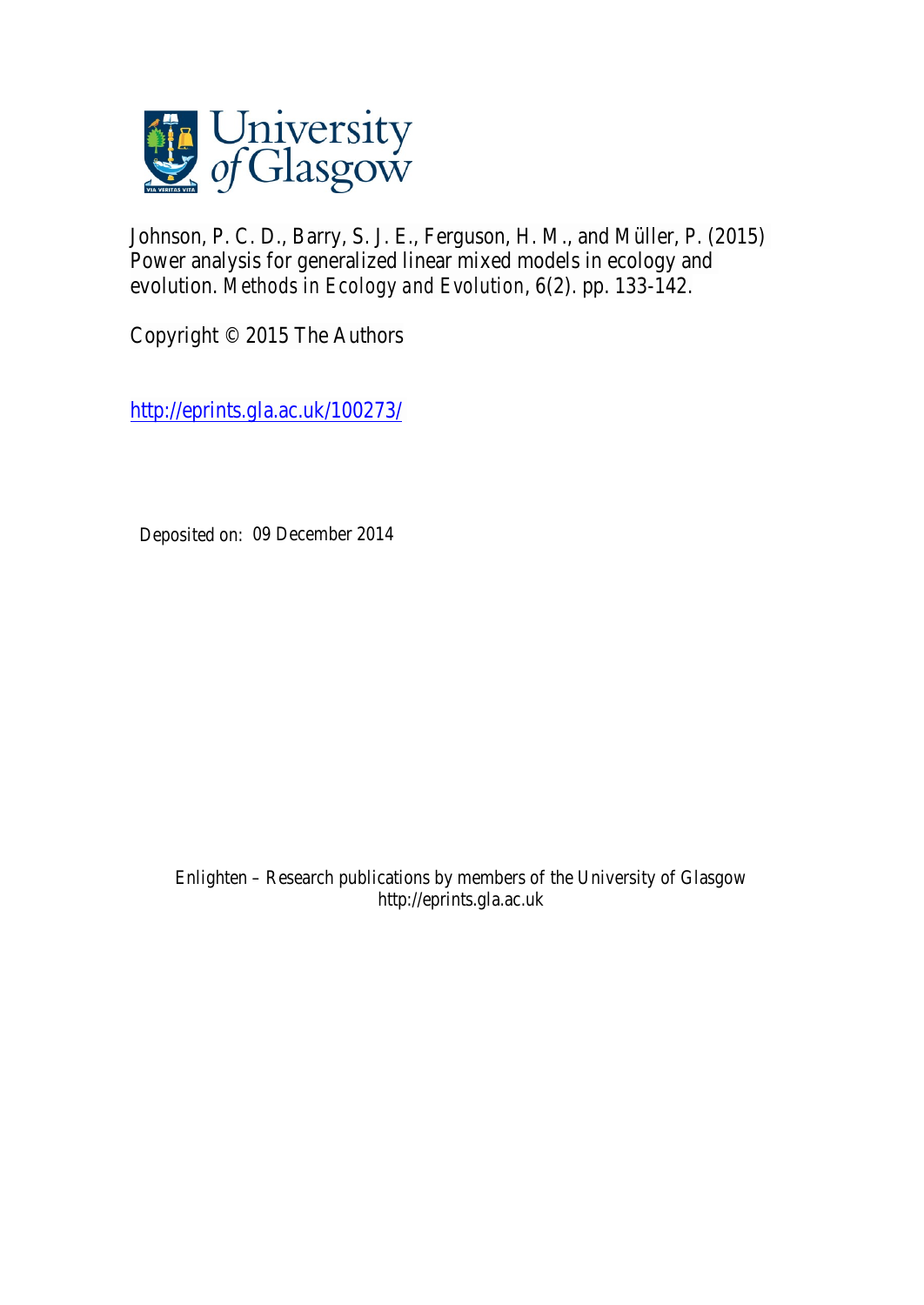# **Methods in Ecology and Evolution**

Methods in Ecology and Evolution 2014 doi: 10.1111/2041-210X.12306

## Power analysis for generalized linear mixed models in ecology and evolution

## Paul C. D. Johnson<sup>1,2</sup>\*, Sarah J. E. Barry<sup>2</sup>, Heather M. Ferguson<sup>1</sup> and Pie Müller<sup>3,4</sup>

<sup>1</sup>Boyd Orr Centre for Population and Ecosystem Health, Institute of Biodiversity, Animal Health and Comparative Medicine, University of Glasgow, Graham Kerr Building, Glasgow G12 8QQ, UK; <sup>2</sup>Robertson Centre for Biostatistics, University ot Glasgow, Boyd Orr Building, Glasgow G12 8QQ, UK; <sup>3</sup>Department of Epidemiology and Public Health, Swiss Tropical and Public Health Institute, Socinstrasse 57, PO Box, Basel CH-4002, Switzerland; and <sup>4</sup>University of Basel, Petersplatz 1, Basel CH-4003, Switzerland

## Summary

1. 'Will my study answer my research question?' is the most fundamental question a researcher can ask when designing a study, yet when phrased in statistical terms – 'What is the power of my study?' or 'How precise will my parameter estimate be?' – few researchers in ecology and evolution (EE) try to answer it, despite the detrimental consequences of performing under- or over-powered research. We suggest that this reluctance is due in large part to the unsuitability of simple methods of power analysis (broadly defined as any attempt to quantify prospectively the 'informativeness' of a study) for the complex models commonly used in EE research. With the aim of encouraging the use of power analysis, we present simulation from generalized linear mixed models (GLMMs) as a flexible and accessible approach to power analysis that can account for random effects, overdispersion and diverse response distributions.

2. We illustrate the benefits of simulation-based power analysis in two research scenarios: estimating the precision of a survey to estimate tick burdens on grouse chicks and estimating the power of a trial to compare the efficacy of insecticide-treated nets in malaria mosquito control. We provide a freely available  $R$  function,  $\sin \theta$ mm, for simulating from GLMMs.

3. Analysis of simulated data revealed that the effects of accounting for realistic levels of random effects and overdispersion on power and precision estimates were substantial, with correspondingly severe implications for study design in the form of up to fivefold increases in sampling effort. We also show the utility of simulations for identifying scenarios where GLMM-fitting methods can perform poorly.

4. These results illustrate the inadequacy of standard analytical power analysis methods and the flexibility of simulation-based power analysis for GLMMs. The wider use of these methods should contribute to improving the quality of study design in EE.

Key-words: experimental design, sample size, precision, generalized linear mixed model, random effects, simulation, overdispersion, long-lasting insecticidal net

## Introduction

'Will my study answer my research question?' is the most fundamental question a researcher can ask when designing a study, yet when phrased in statistical terms – 'What is the power of my study?' or 'How precise will my parameter estimate be?' – few researchers in ecology and evolution (EE) try to answer it (e.g. Taborsky 2010). Consequently many, possibly most, studies are underpowered (Jennions & Møller 2003; Smith, Hardy & Gammell 2011) and likely to be uninformative or misleading (Ioannidis 2005). Failure to consider power can also result in overpowered studies. Both under- and overpowering waste resources and can raise ethical concerns (e.g. in animal studies, by potentially causing needless suffering; and in disease control by causing potentially promising control methods to be prematurely dismissed). Hence, researchers should take all reasonable steps to ensure sufficient, but not wastefully excessive, power.

Power is defined as the probability of rejecting the null hypothesis when it is false and is equal to one minus the type II (false negative) error rate or  $1-\beta$ . In other words, it is the probability of detecting an effect, given that it exists. It depends on the sample size, the effect size, the amount of variability in the response variable and the significance level. Generally, the aim of a power analysis is to predict the power of a particular experimental design, or the sample size required to achieve an acceptable level of power [80% power is conventionally deemed adequate, although often without justification (Di Stefano 2003)]. Power analysis therefore exists within the framework of null hypothesis significance testing (NHST). In this article, we define power analysis more broadly as any \*Correspondence author. E-mail: paul.johnson@glasgow.ac.uk attempt to quantify prospectively the 'informativeness' of a

© 2014 The Authors. Methods in Ecology and Evolution published by John Wiley & Sons Ltd on behalf of British Ecological Society. This is an open access article under the terms of the Creative Commons Attribution-NonCommercial License, which permits use, distribution and reproduction in any medium, provided the original work is properly cited and is not used for commercial purposes.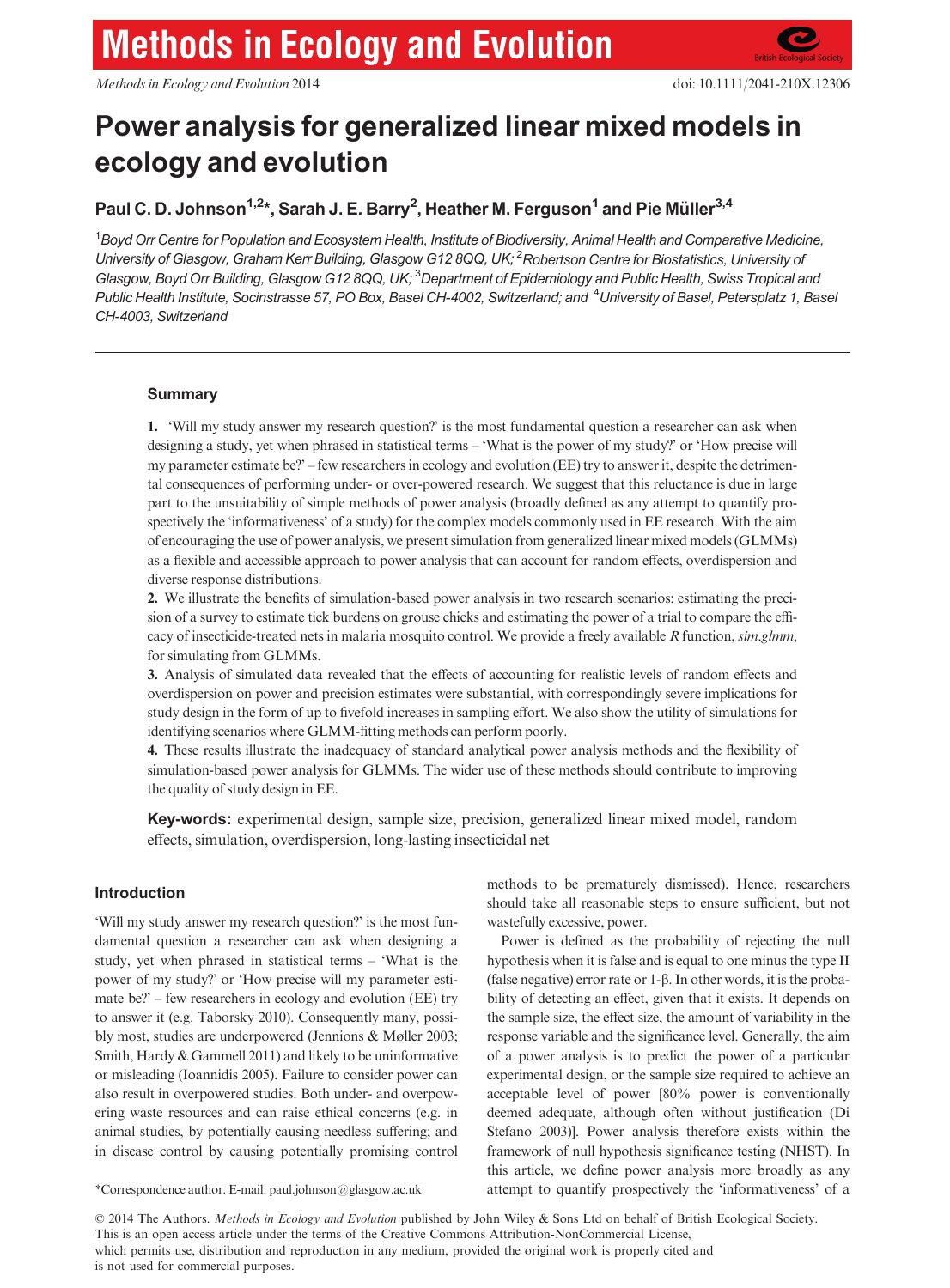study (Bolker 2008; Cumming 2013). This definition of power analysis covers, for example, predicting the precision of an estimate, and could be applied within alternative inference frameworks such as Bayesian or information theoretic.

A major obstacle to power analysis is that standard methods are suitable for only the simplest statistical analyses, such as comparing means using *t*-tests or ANOVA, or proportions using  $\chi^2$  tests, and are inadequate when confronted with the more complex analyses generally required to analyse ecological data. Such analyses commonly accommodate multiple sources of random variation (e.g. within and between study sites), where random effects models (also known as mixed effects models) are recommended. In addition, response measures such as counts that are common in EE are not readily shoehorned into *t*-tests, ANOVA or  $\chi^2$  tests, and consequently, the associated power analysis methods are inappropriate. Neither random effects nor count responses are handled in relatively sophisticated power analysis software such as G\*POWER (Faul et al. 2007).

The generalized linear mixed model (GLMM) is an analysis framework widely used in EE that can accommodate these complexities. GLMMs allow modelling of diverse response distributions and multiple sources of random variation termed random effects, both of which are common in EE (Bolker et al. 2009; Zuur, Hilbe & Leno 2013). Although analytical formulae for estimating power are available for the simplest Gaussian GLMMs (Snijders & Bosker 1993), more general formulae are not available. A more flexible approach is to use Monte Carlo simulation (Thomas & Juanes 1996). Simulation-based power analysis has many additional advantages over analytical power analysis, beyond its greater flexibility. It is more accurate, conceptually simpler and easy to extend beyond hypothesis testing (Bolker 2008). Simulation-based power analysis methods are available for Gaussian GLMMs (Martin et al. 2011), but there is a lack of guidance and software facilitating power analysis for scenarios with non-Gaussian responses and more complex random effect structures.

The first aim of this study is to illustrate the value of power analysis in the broad sense of predicting the informativeness of a study. The second is to present simulation from GLMMs as a flexible and accessible power analysis method, with examples taken from two ecological systems where standard power analysis methods are inadequate: estimating tick density on game birds and assessment of insecticide-treated nets for malaria mosquito control.

## Materials and methods

#### POWER ANALYSIS USING SIMULATION

Estimating the power of a test of a null hypothesis by simulation requires the following steps (Bolker 2008):

1. Simulate many data sets assuming that the alternative hypothesis is true, that is, the effect of interest is not zero. 'Many' means enough to give an adequately precise power estimate. As a guide, with 100 simulations and 80% power, the power estimate will fall within 72– 88% with 95% probability, while using 1000 simulations will reduce this range to  $77.5-82.4\%$ .

- 2. Using each simulated data set, perform a statistical test of the null hypothesis that the effect size is zero.
- 3. Calculate the proportion of simulated data sets in which the null hypothesis was rejected. This proportion is the power estimate.

The effect of different designs and assumptions (e.g. sample size, effect size, random effect variances) on power can be explored by repeating steps 1–3 across a range of realistic scenarios.

This scheme can be easily adapted to quantify the informativeness of a study in the broader sense of power analysis defined above. The precision of an effect estimate could be predicted by averaging CI width over the simulated data sets, or, in an information theoretic framework (Burnham & Anderson 2001), the expected difference in the Akaike information criterion (AIC) between models could be estimated.

#### AN OVERVIEW OF GLMMS

We focus on counts and proportions because these are common types of response data in EE. First, we introduce generalized linear models (GLMs). Like a standard linear regression model (LM), a GLM models, the relationship between the response of the *i*th observation,  $y_i$ , and a set of p predictor variables or covariates,  $x_1$ ; ...,  $x_{pi}$  via p regression coefficients,  $\beta_1, \ldots, \beta_p$ . Unlike a LM, the response can follow distributions other than normal (Gaussian), including binomial, Poisson and negative binomial. As in standard linear regression, the predictors, weighted by the regression coefficients, are summed to form the linear predictor,

$$
\eta_i = \beta_0 + \sum_{m=1}^p \beta_m x_{mi},
$$

where  $\beta_0$  is the intercept. The expected value of  $y_i$  and the linear predictor,  $\eta_i$ , are related through the link function. For example, in a Poisson GLM, where  $y_i \sim Pois(\lambda_i)$  and  $\lambda_i$  is the expected value of  $y_i$ , the link function is  $\eta_i = \log(\lambda_i)$  (where 'log' means the natural logarithm, log<sub>e</sub>, throughout the text). If the negogyong were hipersially distributed with throughout the text). If the responses were binomially distributed with  $n_i$  Bernoulli trials and  $p_i$  probability of success in each trial, that is  $y_i \sim Binom(n_i, p_i)$ , then we would model the responses using a binomial GLM, usually with a logit (log of the odds) link function,

$$
\eta_i = \text{logit}(p_i) \equiv \text{log}\left(\frac{p_i}{1 - p_i}\right).
$$

There is often a need to account for additional sources of random variation, for example where observations are clustered within study sites, or where multiple observations are taken over time on each study subject. In such data sets, the assumption of the GLM that the  $y_i$  values are conditionally independent (i.e. independent after adjusting for the effects of covariates) is violated, because clustered observations are correlated. To account for these correlations, a random effect can be added to the linear predictor, allowing each cluster (e.g. site or individual) to have its own mean value. The resulting model is a GLMM. In the example of intersite variation, we are now modelling the response of the *i*th observation in the *j*th site,  $y_{ij}$ . The only change to the model is the addition of a single random effect,  $\gamma_j$ , to the linear predictor, representing the 'effect' of the jth site. Now

$$
\eta_{ij} = \beta_0 + \sum_{m=1}^p \beta_m x_{mij} + \gamma_j,
$$

where  $\gamma_j \sim N(0, \sigma_\gamma^2)$ . This is a random intercepts GLMM, so-called<br>because the anglore official lower the intercept to your mandomly emong because the random effect allows the intercept to vary randomly among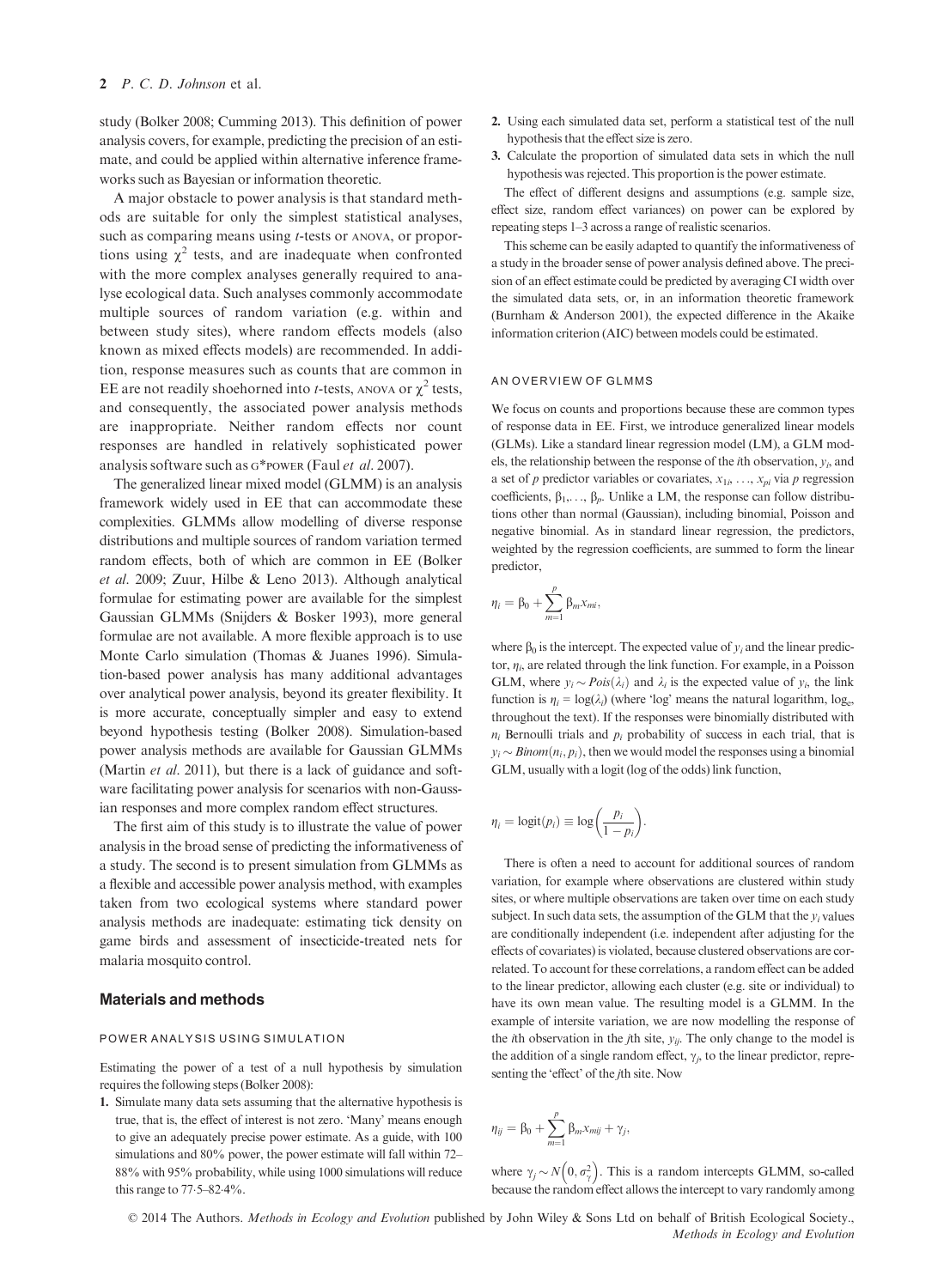sites. Multiple random effects can be included, and random effects can take more complex forms that allow greater flexibility in modelling correlations between observations (e.g. due to familial relationships or proximity in space or time). GLMMs in which regression coefficients, or slopes, are allowed to vary randomly between clusters are termed random intercepts-and-slopes GLMMs. Random intercepts-andslopes models have been applied to modelling inter-individual variation in regression coefficients both where this variation is the focus of enquiry, as in random regression models (Nussey, Wilson & Brommer 2007), and where it is a nuisance variable that must nevertheless be modelled to guard against overconfident inference (Schielzeth & Forstmeier 2009; Barr et al. 2013). Power analysis for random intercepts-and-slopes GLMMs is beyond the scope of this article, although simulation-based power analysis methods have been developed for Gaussian random regression models and implemented in the PAMM package for the R statistical environment (Martin et al. 2011).

#### SIMULATING FROM A GLMM

The first step of simulation-based power analysis is to simulate a large number of data sets. When simulating responses from a GLMM, we must assume values for the intercept and the regression coefficients (the fixed effects) and the variances and covariances of the random effects. Estimates of these parameters, or a range of plausible values, will sometimes be available from previous studies; otherwise, a pilot study should be conducted. If no data are available, a plausible range of parameter values could, in some cases and with careful justification, be assumed based on knowledge of the study system.

While designing a study, we will often suspect which predictor variables are most strongly related to the response variable. To simulate responses from a GLMM, we must make assumptions about these relationships, which amounts to assuming values for each of the  $\beta_m$ . The interpretation of the  $\beta_m$  depends on the type of GLMM. In a Poisson GLMM, they are log relative abundances, or rate ratios, and in a binomial GLMM with a logit link they are log odds ratios. Generally, we will have little knowledge of the size of the effect that is the focus of the study, but this is not an obstacle to power analysis because the study should be powered to detect the smallest biologically meaningful effect, which is purely a question of scientific judgement (see Discussion).

In addition to the  $\beta_m$ , we must assume a value for the intercept,  $\beta_0$ , which is the expected value of  $\eta_{ij}$  where all the  $x_{mi}$  are zero. If setting the  $x_{\text{mii}}$  to zero is meaningful – for example, if the  $x_{\text{mii}}$  represent time from the start of the study, or all but one of the levels of a categorical variable – then the intercept is the value of the linear predictor at baseline or in the reference category, respectively. Thus, in a Poisson GLMM,  $\beta_0$  is the log expected count in the baseline or reference category, and in a binomial GLMM with a logit link,  $\beta_0$  is the logit expected proportion or prevalence in the baseline or reference category.

Next, we must make assumptions about the random effects. In the example of a single between-site random effect, only a single variance needs to be assumed. In more complex models, such as random intercepts-and-slopes, multiple random effects and their covariances might need to be considered, but here, we consider only uncorrelated random effects and so assume zero covariance. The value assumed for a random effect variance should be based on an estimate from previous studies or pilot data, where available. Uncertainty around variance estimates can be considerable, and the sensitivity of the power analysis to this uncertainty can be assessed by repeating the power analysis across a range of plausible variance values in place of the point estimate.

An additional source of variation that needs to be considered is overdispersion. Overdispersion is variation exceeding what would be expected from a given distribution and can be thought of as unexplained variation. For example, a Poisson distribution with mean  $\lambda$  also has variance  $\lambda$ . If the variance in a set of counts is greater than the mean then they will not fit a Poisson distribution and are overdispersed. Similarly, a set of binomial responses is overdispersed if the variance exceeds  $np(1-p)$ , where *n* is the number of trials,  $n > 1$ , and *p* is the probability of success in each trial. Overdispersion in a GLMM fit can be artefactual or real (Zuur, Hilbe & Leno 2013). Artefactual overdispersion arises from model misspecification and has several potential causes including missing or poorly modelled covariates, interactions or random effects; wrong choice of distribution or link function; outliers; and zero-inflation. Once these potential causes have been investigated and remedied, any overdispersion that remains is 'real' and should be modelled. Fitting a Poisson or binomial GLMM that does not allow for overdispersion is equivalent to assuming that all of the variation that does not arise from the Poisson or binomial distribution is explained by the fixed and random effects. Biological data rarely justify this assumption, so overdispersion should be considered as a matter of course (but note that overdispersion does not apply to the normal distribution because the variance is independent of the mean). While EE researchers have long been alert to overdispersion in count data (Bliss & Fisher 1953; Eberhardt 1978; O'Hara & Kotze 2010), awareness of overdispersion in binomial data (Crowder 1978; Warton & Hui 2011) is comparatively limited. Various methods of accounting for overdispersion are available, including negative binomial and quasi-Poisson for counts, and beta-binomial and quasi-binomial for binomial data (Bolker et al. 2009; O'Hara & Kotze 2010; Warton & Hui 2011; Zuur, Hilbe & Leno 2013). Here, we model overdispersion in both Poisson and binomial GLMMs by adding a normally distributed random intercept,  $\varepsilon_{ii}$ , to the linear predictor of each observation, giving

$$
\eta_{ij} = \beta_0 + \sum_{m=1}^p \beta_m x_{mij} + \gamma_j + \epsilon_{ij},
$$

where  $\varepsilon_{ij} \sim N(0, \sigma_{\varepsilon}^2)$  (Elston *et al.* 2001; Warton & Hui 2011). By absorbing excess (i.e. unexplained) variation, this random effect performs the same role as the residual error term in a linear regression model. Like the random effects variances, the value assumed for the overdispersion variance in the simulation model should be estimated from pilot data.

#### EXAMPLES

We illustrate power analysis for GLMMs with two contrasting examples. In the first, the responses are counts and the random effects are nested. This example is a power analysis in the broad sense because the aim is to predict not power but the precision of an estimate in terms of confidence interval (CI) width. The second example, in which the responses are binomial and the random effects are crossed, is a narrow sense power analysis where the aim is to estimate the power of a hypothesis test.

## Count response example: estimating tick burden on grouse chicks

This example is based on an analysis of tick burdens recorded on grouse chicks on an Aberdeenshire moor from 1995 to 1997 (Elston et al. 2001). Our sampling scheme is a simplified version of Elston et al. (2001), with chicks nested within broods and broods within geographical locations. The aim of the study is to estimate the mean tick burden on grouse chicks in a single year with an expected margin of error of  $\pm$  25%. We define margin of error as the average distance from the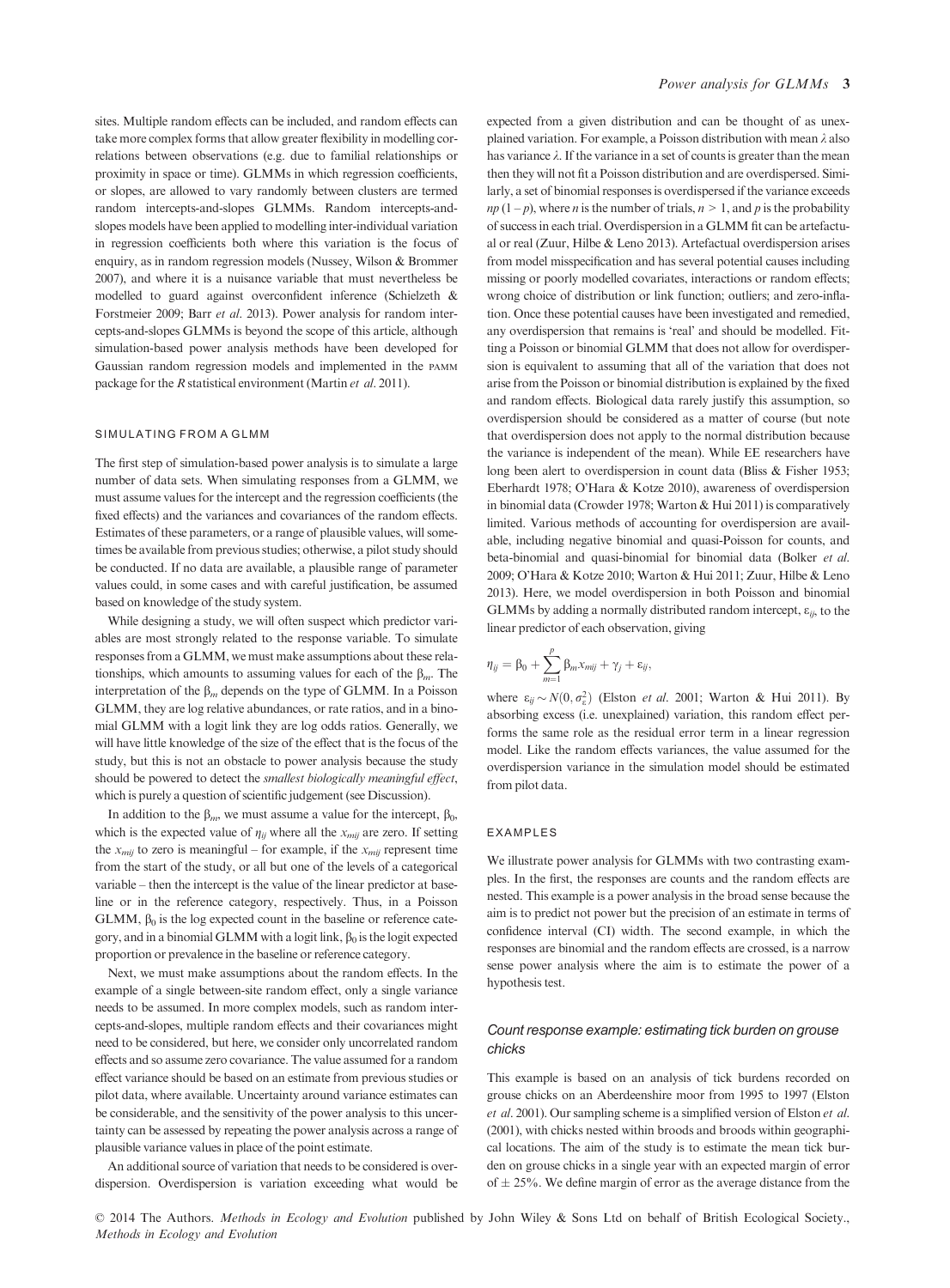## 4 P. C. D. Johnson et al.

95% confidence limits to the estimate (it is necessary to average because a CI for a Poisson mean estimated from a GLM or GLMM is asymmetrical, due to having been back-transformed from a symmetrical 95% CI on log scale). For example, a 95% CI of 8 to 13 around an estimate of 10 ticks per chick has confidence limits that are on average  $(2+3)/2 = 2.5$  units from the estimate, giving an adequately precise margin of error of  $2.5/10 = 25%$ . The aim of the power analysis is to determine the sampling effort required to give adequate precision. Because we are aiming for 25% expected margin of error, and the margin of error is subject to sampling error, we are implicitly prepared to accept a 50% risk of a higher margin of error. If estimating tick burden with poorer precision were expected to have undesirable consequences, the specification could be changed to give greater confidence (e.g. 80% or 90%) of adequate precision. It would be straightforward to adapt the power analysis to estimate the additional sampling effort required.

Predicting the precision to which we can measure tick burden requires the following assumptions (Table 1):

- 1. The mean tick burden per chick. Mean tick burden is highly variable, ranging from 1.2 to 11.1 over the three years. To account for this uncertainty, we simulated mean tick burdens of 1, 5 and 10 ticks per chick.
- 2. The effect sizes of factors affecting tick burden. Tick burden varies substantially between locations, between broods within locations and between chicks within broods (Elston et al. 2001). We modelled variation between locations, broods and chicks with a random effect at each hierarchical level. These random effects are nested, because each brood belongs to only one location, and each chick to only one brood. As each chick provided only one tick count, the chick-level random effect models overdispersion. We simulated naïve (zero) and pessimistic (high) variances for each hierarchical level (Table 1). Pessimistic random effect variances were selected by choosing values towards the upper ends of the 95% CIs in Table 1 of Elston et al. (2001). In the interests of simplicity, we did not include any fixed

Table 1. Study design choices and effect parameter assumptions for the two example studies

| Example<br>study      | Study variable                                                                                                                                    | Simulated<br>values      |
|-----------------------|---------------------------------------------------------------------------------------------------------------------------------------------------|--------------------------|
| Tick burden<br>survey | No of locations                                                                                                                                   | 10, 20, 50,<br>100, 200  |
|                       | No of broods per location                                                                                                                         | 2                        |
|                       | No of chicks per brood                                                                                                                            | $\overline{\mathcal{E}}$ |
|                       | Mean tick burden per chick, $e^{\beta_0}$                                                                                                         | 1, 5, 10                 |
|                       | Location-level variance, $\sigma_l^2$                                                                                                             | 0, 1                     |
|                       | Brood-level variance, $\sigma_h^2$                                                                                                                | 0, 0.7                   |
|                       | Chick-level variance, $\sigma_{\rm s}^2$                                                                                                          | 0.03                     |
| LLIN <sub>trial</sub> | No of rotations of the Latin square                                                                                                               | 1, 2, 3, 4, 5            |
|                       | No of huts, No of nets, No of weeks per<br>rotation                                                                                               | 6                        |
|                       | No of A. <i>gambiae</i> entering each hut each<br>night, $n_{ijk}$                                                                                | 5,25                     |
|                       | Mortality using the control net,<br>$e^{\beta_0}/(1+e^{\beta_0})$                                                                                 | 70%                      |
|                       | Minimum acceptable mortality using<br>LLIN type E1,<br>$e^{\beta_0 + \beta_1}/(1 + e^{\beta_0 + \beta_1})$ (odds ratio, $e^{\beta_0 + \beta_1}$ ) | $80\%$ (1.7)             |
|                       | Mortality assumed using the four<br>secondary LLINs (odds ratio)                                                                                  | $80\%$ (1.7)             |
|                       | Between-hut and -week variances,<br>$\sigma_h^2 = \sigma_w^2$                                                                                     | 0, 0.5                   |
|                       | Observation-level (overdispersion)<br>variance, $\sigma_{\rm s}^2$                                                                                | 0, 0.5, 1                |

effects in the simulation model. Fixed effects are introduced in the second example.

3. The number of chicks sampled. We assumed that every brood consisted of three chicks and that two broods were sampled at every location. We varied sampling effort by increasing the number of locations sampled from 10 to 200.

The tick burden on the  $i$ th chick from the  $j$ th brood in the  $k$ th location,  $y_{ijk}$ , was modelled as Poisson distributed, that is  $y_{ijk} \sim Pois(\lambda_{ijk})$ . The expected log tick burden,  $log(\lambda_{ijk})$ , is

$$
\eta_{ijk} = \beta_0 + l_k + b_{jk} + \varepsilon_{ijk},
$$

where  $\beta_0$  is the global mean log tick burden, and  $l_k$ ,  $b_{ik}$  and  $\varepsilon_{ijk}$  are the location, brood and chick random effects, which are normally distributed with zero means and variances  $\sigma_l^2$ ,  $\sigma_b^2$  and  $\sigma_e^2$ , respectively.

## Binomial response example: comparing mortality of malaria mosquitoes exposed to long-lasting insecticidal nets

Long-lasting insecticidal nets (LLINs) are made of fabric with incorporated insecticide which maintains residual activity for several years. LLINs are a key intervention against malaria (Roll Back Malaria Partnership 2008; World Health Organization 2013b). They provide personal protection from malaria mosquitoes by constituting a physical barrier and community protection by killing potentially infectious mosquitoes upon contact (Lengeler 2004). To evaluate their insecticidal activity, LLINs are tested in standardized experimental huts (World Health Organization 2013a) against free-flying, wild mosquitoes. The mosquitoes can enter but not leave the huts, allowing assessment of LLIN efficacy under controlled conditions. Despite their importance in large-scale malaria prevention programs, power analysis has not generally been performed for LLIN hut trials. Power analysis for LLIN hut trials is hindered by the difficulty of accounting for the effects of multiple sources of variation in mosquito mortality, including variation between huts and over time. We show how simulation can be used to account for these complexities.

The aim is to optimize the design of an experimental hut trial comparing mortality in the malaria vector Anopheles gambiae among different types of LLIN. This is achieved by estimating power across a realistic range of assumptions and designs, identifying those that give adequate (≥80%) power. In this example, six types of LLIN are to be tested in six experimental huts, in accordance with the World Health Organization Pesticide Evaluation Scheme (WHOPES) guidelines (World Health Organization 2013a). To prevent confounding of hut and net effects, the LLIN types are rotated through the huts weekly, so that after six weeks, one Latin square rotation has been completed, with each LLIN type having passed one week in each hut (Table 2). Simple rotation, where net type E2 always follows E1, etc, would lead to confounding between LLIN type and any carry-over effects, so Table 2 presents a design balanced against such effects, where each net type follows each other net type only once (Williams 1949). Data are collected on six nights per week. Nets are replaced after each night so that six replicate nets of each type are used per week. The outcome of interest is mosquito mortality, calculated as the proportion of mosquitoes entering the hut at night that are found dead in the morning or in the following 24 hours. Any mosquito found alive inside the hut is transferred to an insectary and mortality recorded after a holding period of 24 hours. We aim to estimate the number of six-week Latin square rotations that will be required to give adequate power.

Performing the power analysis requires the following information:

1. The primary aim of the experiment and the consequent primary analysis. This example follows the standard WHOPES design in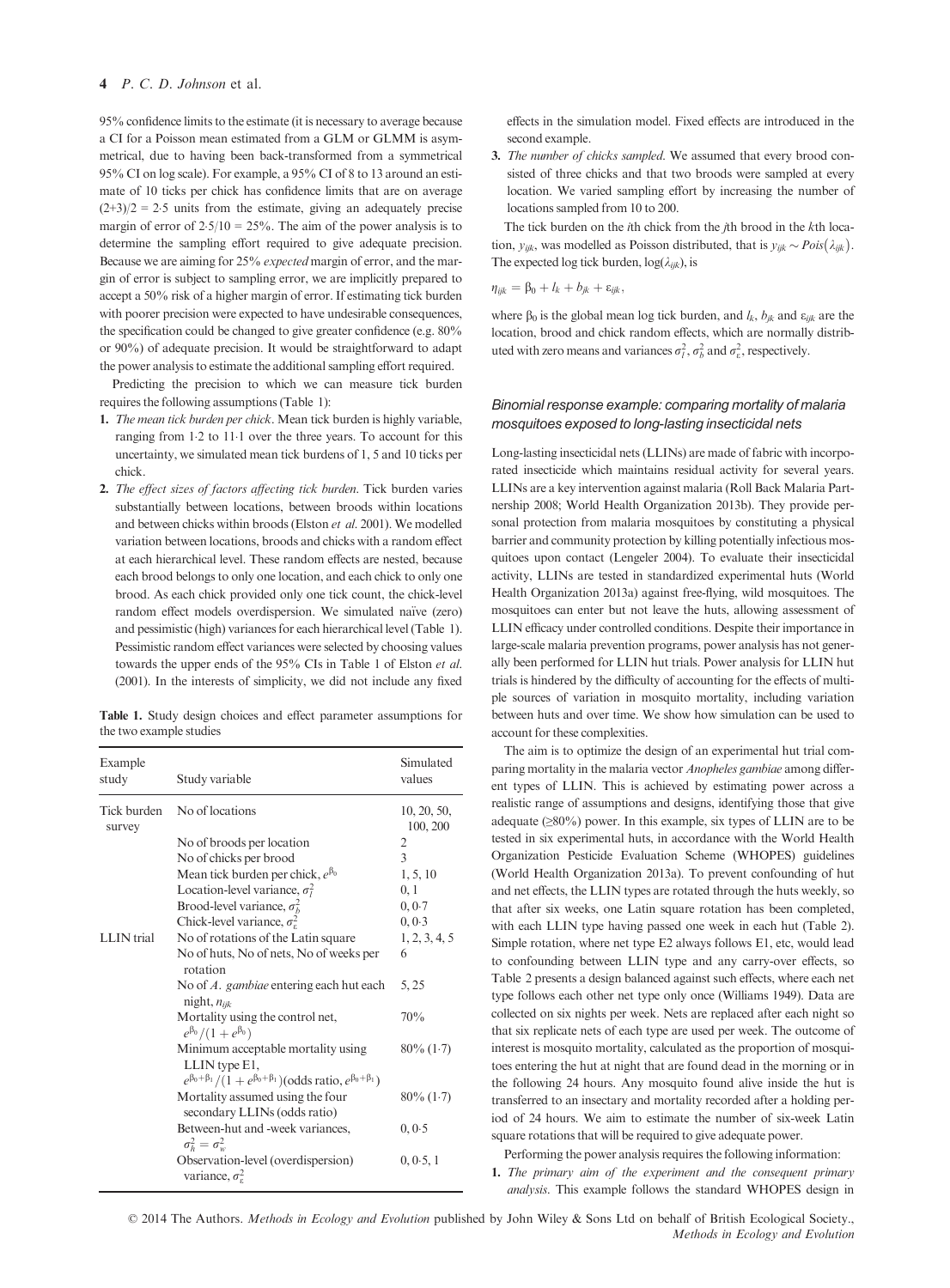Table 2. Latin square design for trialling one control (C) and five experimental (E1 to E5) types of long-lasting insecticidal net, rotated through six huts over six weeks according to a design balanced against carry-over effects (Williams 1949)

| Hut 1          | Hut 2          | Hut 3          | Hut 4          | Hut 5          | Hut 6          |
|----------------|----------------|----------------|----------------|----------------|----------------|
| E1             | E2             | E3             | E4             | E5             | С              |
| E2             | E <sub>3</sub> | E4             | E <sub>5</sub> | C              | E1             |
| C              | E1             | E2             | E <sub>3</sub> | F <sub>4</sub> | E <sub>5</sub> |
| E <sub>3</sub> | F <sub>4</sub> | E <sub>5</sub> | C              | E1             | E2             |
| E5             | C              | E1             | E2             | E3             | E <sub>4</sub> |
| F <sub>4</sub> | E <sub>5</sub> | C              | E1             | E2             | E <sub>3</sub> |
|                |                |                |                |                |                |

which multiple net types are tested simultaneously, allowing multiple secondary research questions to be asked. This power analysis, however, is concerned only with the primary aim of the study, which is to evaluate the efficacy, in terms of mosquito mortality, of an experimental LLIN (labelled E1 in Table 2) compared with a positive control LLIN (labelled C in Table 2), which would typically be a WHOPES-recommended LLIN (World Health Organization 2013a). The primary analysis will be a two-tailed test of the null hypothesis that the control and E1 LLIN types cause the same mortality. The other four experimental LLIN types (labelled E2 to E5 in Table 2) do not feature in the primary analysis, but are included in the simulation because they contribute to the estimation of the hut effect.

- 2. The number of mosquitoes in each treatment group. The total number of A. gambiae expected to be sampled in each of the six treatment groups,  $n$ , is the product of the number of nights per week when mosquitoes are collected (six), the number of weeks in one rotation (six), the number of mosquitoes caught per night in each hut  $(n_m)$ and the duration of the study in number of six-week rotations  $(n_r)$ , so that  $n = 36n_m n_r$ . The number of mosquitoes entering a hut is difficult to predict. We investigated low ( $n_m = 5$ ) and high ( $n_m = 25$ ) A. gambiae abundance, which is a realistic range (Malima et al. 2008; Winkler et al. 2012; Ngufor et al. 2014). The study was run for  $n_r = 1, \ldots 5$  complete six-week rotations of the nets through the huts.
- 3. The mortality in huts using the positive control LLIN type. We assumed a realistic mortality rate of 70% (Malima et al. 2008; Winkler et al. 2012; Ngufor et al. 2014).
- 4. The size of the smallest treatment effect worth detecting (the sensitivity of the study). We considered mortality of at least 80% using LLIN type E1 to represent a worthwhile improvement in efficacy relative to the control LLIN. This treatment effect can be represented as an odds ratio of  $\frac{80/20}{70/30} \approx 1.7$ . For simplicity, we also assumed 80% mortality with the four secondary LLINs.
- 5. The impact of non-treatment factors on mortality. Variation in mortality among huts and over time is expected, which we simulated as simple random effects between huts and between weeks. The justification for modelling week-to-week variation as random rather than fixed is that we cannot predict the form of the relationship between mortality and time, so any choice of fixed effect form would be arbitrary. A random effect is a simple and conservative way of modelling week-to-week variation without foreknowledge of its nature. The hut and week random effects are completely crossed, because data are collected from each hut during each week (Table 2). Betweenhut and between-week random effect variances of up to 0.5 are plausible based on analysis data from Winkler et al. (2012). In order to limit the number of parameter combinations, we set the variances between huts and between weeks to be equal. We simulated two hut and week random effect scenarios:  $\sigma_h^2 = \sigma_w^2 = 0$ , representing a

naïve assumption that mortality does not vary between huts or over weeks and a more realistic assumption of  $\sigma_h^2 = \sigma_w^2 = 0.5$ . Another potential source of variation in mortality is the six sleepers who rotate nightly through the huts, in accordance with the WHOPES guidelines (World Health Organization 2013a). We ignored this aspect here for the sake of simplicity and assumed that sleepers have no influence on mosquito mortality.

6. The amount of unexplained variation in mortality (overdispersion). We explored three scenarios: a naïve assumption of no overdispersion  $(\sigma_{\varepsilon}^2 = 0)$ ; realistic overdispersion  $(\sigma_{\varepsilon}^2 = 0.5$ , similar to the esti-<br>water as local figure and win of Waylabar to  $d_1$  (2012)); and a mated value of 0.4 from analysis of Winkler et al. (2012)); and a pessimistic assumption of strong overdispersion  $(\sigma_{\varepsilon}^2 = 1)$ .

These assumptions are summarized in Table 1. The GLMM that fits the design described above models the number of dead mosquitoes recorded on the ith night from the jth hut in the kth week among the  $n_{ijk}$  mosquitoes entering the hut,  $y_{ijk}$ , as binomially distributed, that is  $y_{ijk} \sim Binom(n_{ijk}, p_{ijk})$ . The log odds of mortality, logit $(p_{ijk})$ , can be modelled as

$$
\eta_{ijk} = \beta_0 + \sum_{m=1}^5 \beta_m x_{mjk} + h_j + w_k + \varepsilon_{ijk},
$$

where the intercept,  $\beta_0$ , is the predicted log odds of mortality when using the positive control net (type C) and  $\beta_m$  is the log odds ratios representing the difference in the log odds of mortality between the mth of the five experimental nets (types E1-E5) and the control net. The covariate  $x_{mik}$  is an indicator, or dummy variable, that takes the value 1 when the mth of the five experimental nets is in use and 0 otherwise. For example, when the first experimental net, type E1, is in use,  $x_{1jk} = 1$  and  $x_{2jk} = x_{3jk} = x_{4jk} = x_{5jk} = 0$ , so the log odds of mortality on the ith night in the jth hut in the kth week is  $\eta_{ijk} = \beta_0 + \beta_1 + h_j + w_k + \varepsilon_{ijk}$ . The hut random effect,  $h_j$ , the week random effect,  $w_k$ , and the observation-level random effect,  $\varepsilon_{ijk}$ , are normally distributed with zero mean and variances  $\sigma_h^2$ ,  $\sigma_w^2$  and  $\sigma_e^2$ , respectively.<br>Exercise this we simulated we are constant, although in prolity this For simplicity, we simulated  $n_{ijk}$  as a constant, although in reality this quantity is random. Simulations of  $n_{ijk}$  as random indicated that power was not sensitive to this simplification (data not shown).

#### SIMULATION METHODS

All combinations of the parameter values in Table 1 were simulated, giving a total of 120 scenarios for the tick burden survey and 60 for the LLIN trial. For each example study, 1000 data sets were simulated from each scenario. The responses were simulated using a function, sim.glmm, for the statistical environment  $R$  (R Core Team 2014) which is freely available at https://github.com/pcdjohnson/sim.glmm. The function simulates from Gaussian, Poisson, binomial and negative binomial GLMMs; a tutorial is provided as Appendix S1. The simu*late.merMod* function included in recent versions ( $\geq$ 1.0) of the *lme4 R* package has similar functionality (Bates et al. 2014).

The next step is to analyse the simulated data set. Ideally, this should be done using the same methods that would be used for the real data, but this is problematic for non-Gaussian GLMMs because the most reliable method for estimating P-values and CIs, parametric bootstrapping (Faraway 2005), is prohibitively slow for multiple simulations. We have therefore taken the approach of using fast, approximate methods to estimate P-values and CIs, while monitoring performance to identify scenarios where precision and power estimates are unacceptably inaccurate. In such cases, the more accurate methods should be used despite their slowness (see Appendix S1). The definition of 'unacceptably inaccurate' is subjective, but would cover, for example, a 95% CI that included the true value with only 85% probability. Small biases are acceptable because power analysis is an inherently approximate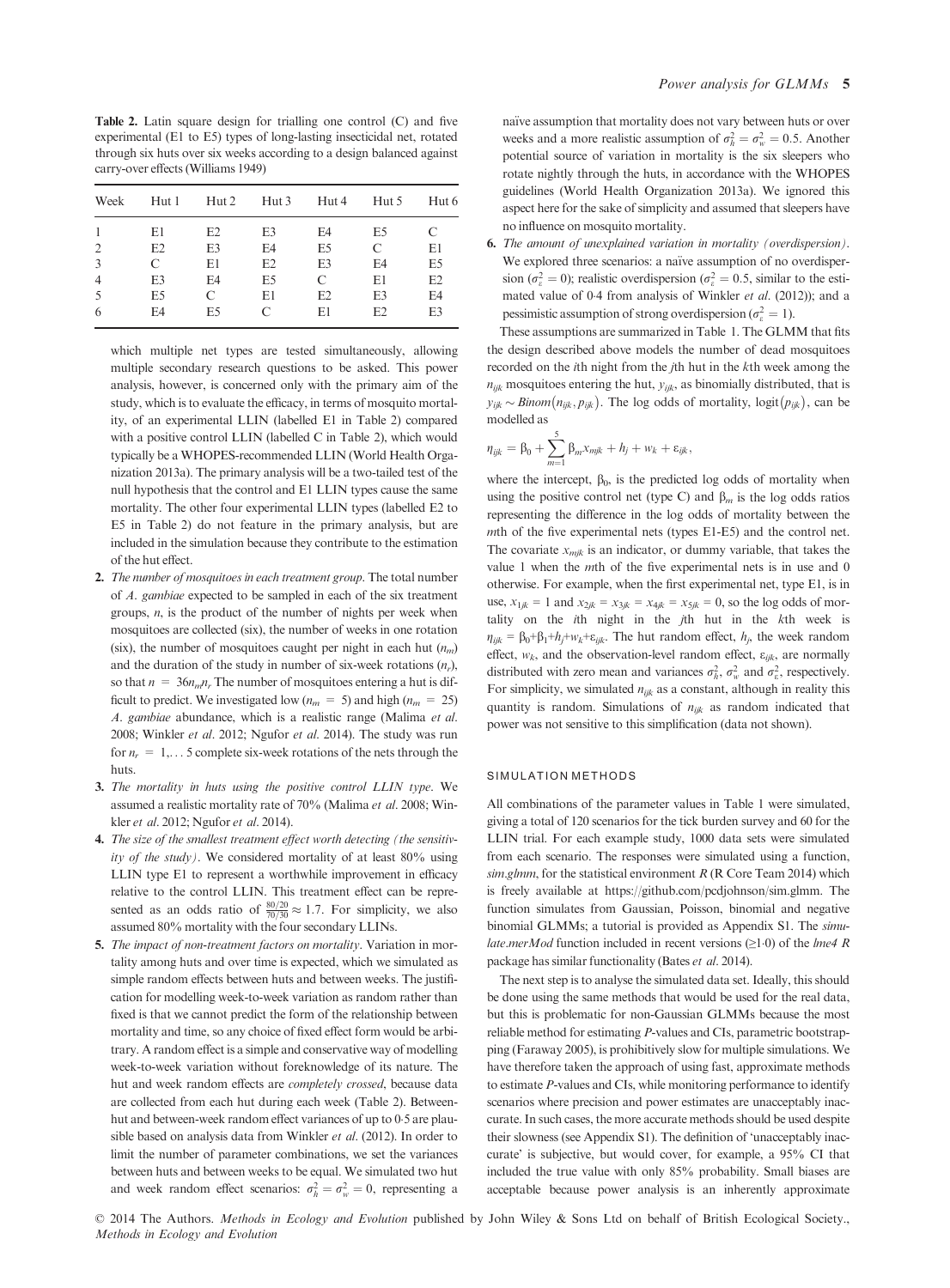procedure, with results being strongly dependent on uncertain assumptions. However, in an analysis of real data, where computation time is much shorter because the analysis need be run only once, researchers should use the most accurate methods available, such as parametric bootstrapping (Faraway 2005).

We analysed each simulated data set by fitting the GLMM from which it was simulated using the *lme4* package (Bates *et al.* 2014) for R. Wald z CIs around tick burden estimates were calculated as  $\exp(\hat{\beta}_0 \pm 1.96s_{\beta_0})$ , where  $s_{\beta_0}$  is the estimated standard error of  $\hat{\beta}_0$  and 1.96 is the 97.5th percentile of the standard normal distribution. The null hypothesis of equal mortality between the standard (C) and experimental (E1) net types was tested using a Wald  $\chi^2$ -test with one degree of freedom for the  $\beta_1$  parameter, with the null hypothesis being rejected when  $P < 0.05$ . In GLMMs with overdispersion, Wald z CIs and  $\chi^2$ -tests are expected to give overconfident 95% CI coverage (i.e. true confidence being <95%) and inflated type I error rate (Bolker et al. 2009), leading to overestimation of precision and power. We therefore monitored type I error rate (the proportion of null hypotheses rejected when the null hypothesis is true) and 95% CI coverage (the proportion of 95% CIs that include the true effect size). We also monitored bias in parameter estimation.

Power to detect the difference in mosquito mortality between the two LLIN types was estimated as the proportion of the 1000 simulated data sets in which the null hypothesis was rejected. Margin of error in the tick burden example was averaged over the 1000 simulated data sets. Mean computation time per 1000 simulations was 8.8 min for the binomial example and 20 min for the Poisson data example using a 27 GHz Intel Core i7 processor, parallelizing across 8 processor cores.

## **Results**

## COUNT RESPONSE EXAMPLE: ESTIMATING TICK BURDEN ON GROUSE CHICKS

The precision of the estimates was greatly reduced by allowing counts of ticks on chicks to be non-independent within broods and locations (Fig. 1). The analysis assuming independence among chicks (random effect and overdispersion variances  $= 0$ ; black circles and solid lines in Fig. 1) suggests that sampling only 20 locations will be sufficient to keep the expected margin of error within  $\pm 25\%$  (below the grey line in Fig. 1) even at the lowest mean tick burden. Under more realistic assumptions that allow tick burdens to be correlated at the chick, brood and location levels (red triangles and dashed lines in Fig. 1), the margin of error doubles. The impact on the study design of considering random effects is severe. A fivefold increase in sampling effort to 100 locations is required to achieve the desired level of precision, regardless of mean tick burden. In contrast to the binomial example (see below), random effects at all levels, not just overdispersion, contribute to reducing precision.

Of the three random effects, the location effect had the largest impact on precision. The brood effect also substantially reduced precision, while the effect of the chick (or overdispersion) random effect was generally small. We confirmed that this effect was not simply due to location having the strongest random effect  $(\sigma_l^2 = 1)$  by repeating the simulations<br>with readom effects variances at all loyels set to 0.5 (data not with random effects variances at all levels set to 0.5 (data not shown).

## BINOMIAL RESPONSE EXAMPLE: COMPARING MORTALITY OF MALARIA MOSQUITOES EXPOSED TO LONG-LASTING INSECTICIDAL NETS

Standard power calculators ignore sources of non-independence such as the hut, week and overdispersion effects considered here, producing power estimates equivalent to the black circles in Fig. 2 (i.e. variance for each random effect was set to 0). This was verified by estimating power assuming independent observations using G\*POWER (Faul et al. 2007) and the power.prop.test function in R. Ignoring these effects and assuming that on average only five A. gambiae will enter each hut each night, 56% power is achieved after one rotation, 89% after two and 96% after three. Under the high abundance scenario of 25 A. gambiae per hut per night on average, a single rotation of the Latin square is sufficient to give 100% power. Thus, a cautious researcher might plan to run the experiment over two 6-week rotations to insure against low A. gambiae abundance. How does consideration of the random effects change this conclusion? Power is decreased slightly by the hut and week random effects (triangles in Fig. 2), but is markedly reduced by overdispersion (red dashed and blue dotted lines). When mosquito abundance is low, realistic overdispersion ( $\sigma_{\epsilon}^2 = 0.5$ ; red dashed<br>lines) perceptities three retations to estimate these 80% lines) necessitates three rotations to achieve at least 80% power, and strong overdispersion  $(\sigma_e^2 = 1)$ ; blue dotted lines) requires three to four rotations. At higher abundance, and assuming realistic overdispersion (red dashed lines), power falls just short of the 80% threshold after one rotation so that two rotations are required to exceed it. Two rotations are also just sufficient to achieve 80% power assuming strong overdispersion (blue dotted lines). Thus, consideration of non-independence, and overdispersion in particular, would motivate extending the duration of the trial by 50– 100%, with important implications for planning and resourcing the study.

An alternative to extending the duration of the trial would be to focus effort on the two net types of primary interest, the control net and the primary experimental net, by reducing the number of net types trialed. For example, if only the control net and two experimental nets were trialed, the number of observations per net type could be doubled. We found that this gives equivalent power to doubling the duration of the trial (data not shown).

## BIAS AND CONFIDENCE INTERVAL COVERAGE

Bias in the tick burden estimates ranged from  $-3.9\%$  to 79% (Fig. S1), although the effect of bias was small relative to sampling error, with absolute bias always at least 43-fold smaller than the margin of error (median 28-fold), so that, relative to the overall error, bias was always small and usually negligible. In the LLIN trial example, bias in the odds ratio estimates was slightly lower, ranging from  $-0.2\%$  to 7.7% (Fig. S2). In both binomial and count examples, bias was highest in scenarios where low sample size led to inadequate power or precision.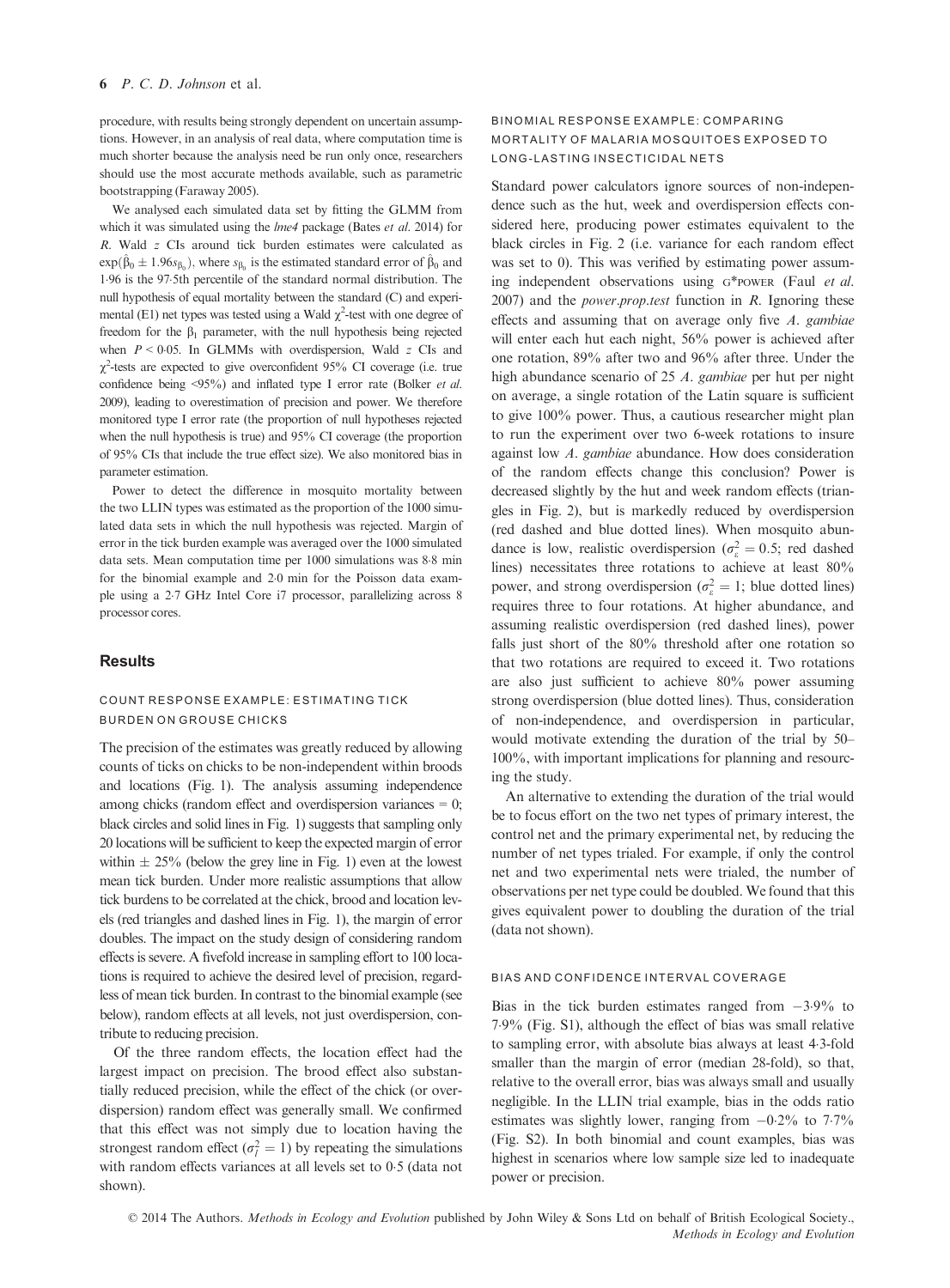

Fig. 1. The relationship between margin of error in tick burden estimates and number of locations sampled. Margin of error was averaged over 1000 data sets simulated under scenarios that varied in mean tick burden and the degree of variation in mean tick burden at the location, brood and individual chick levels. The grey line shows the target margin of error of  $\pm 25%$ .

On average, CI coverage tended to be slightly overconfident (i.e. too narrow) in the count example and accurate in the binomial example (Fig. S3 and S4). Mean 95% CI coverage across all scenarios was 934% for the tick burden estimates and 944% for the mortality odds ratio estimates. Coverage of the odds ratio estimate under the null hypothesis of no difference between the nets (odds ratio  $= 1$ ), which is equivalent to one minus the type I error rate, was similar to coverage under the alternative hypothesis (Fig. S5), with mean coverage of 946%, or, equivalently, a type I error rate of 54%, close to the nominal value of 5%. Under both the null and alternative hypotheses, scenarios that gave significantly low coverage  $(< 93\%)$  tended to be those where A. gambiae abundance was low and overdispersion was at realistic  $(\sigma_{\epsilon}^2 = 0.5)$  or strong  $(\epsilon^2 = 1)$  loyals CI coverage in the tight abundance example fol- $(\sigma_e^2 = 1)$  levels. CI coverage in the tick abundance example fol-<br>lowed a similar pattern to that shown by hise, tonding to be lowed a similar pattern to that shown by bias, tending to be more problematic when sampling effort was low, with coverage typically around 90% in scenarios where the total number of ticks was low, either due to low tick abundance or low sample size.

## **Discussion**

The key question to answer when assessing the utility of the power analysis methods presented here is: will they help researchers in ecology and evolution to design better studies? To do this, they must be (i) substantially more accurate than conventional power analysis methods to justify the extra time and effort required and (ii) reasonably straightforward to use.

On the first point, consideration of random effects had a major impact on study design in both of the examples, motivating an increase in sampling effort of up to twofold in the binomial example and fivefold in the count example. On the second point, although our experience is that the perceived complexity of simulation from GLMMs can be intimidating, we argue that the methods presented here are no more complex conceptually, and only slightly more challenging technically, than fitting and interpreting a GLMM.

The methods presented here are flexible because GLMMs are flexible. Their flexibility is illustrated by the contrast between the two example studies: binomial vs. count responses; crossed vs. nested random effects; inference via NHST vs. confidence interval estimation; experimental vs. observational study design. This flexibility encompasses many common simpler analyses which can also be simulated as GLMMs, including linear mixed effects regression, GLMs, linear regression, ANOVA and t-test. More complex models can also be simulated. For example, zero-inflated count models (Zuur, Saveliev & Ieno 2012) could be simulated as the product of binary and Poisson or negative binomial responses.

What do these results tell us about the impact of random effects and overdispersion on power and precision? Although we cannot generalize beyond the two examples, the results show that the effects of random variation on power and precision can depend on the specific study scenario. In the binomial example, overdispersion was the principal drain on power, while the higher level random effects (hut and week) had little impact. An implication of this observation is that when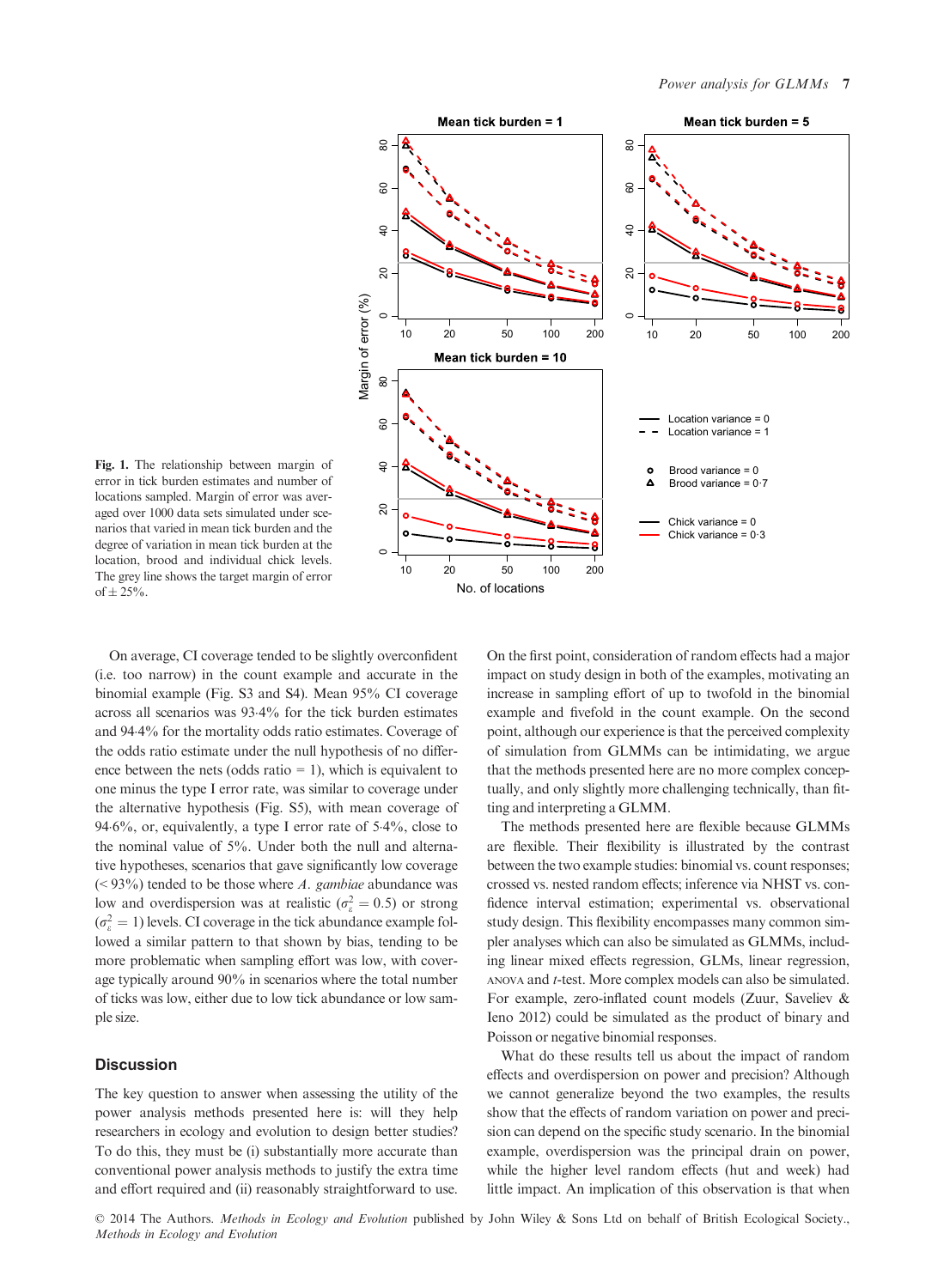

Fig. 2. The relationship between the power of the long-lasting insecticidal net trial to detect a difference between nets causing 70% and 80% mortality and its duration in number of 6-week rotations of the Latin square. Each power estimate was derived from 1000 simulated data sets, generated under scenarios that varied in Anopheles gambiae abundance, degree of variation in mortality between huts and weeks, and strength of overdispersion. The horizontal grey line shows the target power of 80%.

overdispersion is present, power can depend not just on the quantity of data (here total mosquito numbers), but also on how it is collected. For example, running the trial for one rotation catching 25 mosquitoes per hut per night yields exactly the same number of mosquitoes per treatment arm, 150, as running five rotations with an abundance of 5 mosquitoes per hut per night, yet in the presence of overdispersion, the latter scenario gives considerably more power (Fig. 2). In the count example, by contrast, overdispersion had relatively little impact compared with the higher level random effects. The critical factor in determining precision was the variance at the highest level, among locations. This effect has been observed in multilevel LMMs, where power is limited principally by the highest level sample size (Maas & Hox 2005; Snijders 2005). The contrasting patterns between the two examples presented emphasize the unpredictability of the results of power analysis when there are multiple sources of variation, and the necessity of tailoring power analysis to apply to specific study designs and study systems.

Although we have shown that ignoring the influence of random effects and overdispersion on power analysis can grossly mislead study design, we are not suggesting that many researchers would be so naïve. EE researchers are generally alert to the impact of non-independence and overdispersion on inference, as evidenced by the widespread awareness of pseudoreplication (Hurlbert 1984) and the popularity of GLMMs (Bolker et al. 2009). It is more likely that they would not do a power analysis at all. Why not? Our experience is that there is simply not a culture of performing power analysis. This supposition is supported by the fact that few EE journals recommend that authors use power analysis. Together the Ecological Society of America (ESA;  $n = 3$  journals), the British Ecological Society (BES;  $n = 4$ ), the European Society for Evolutionary Biology (ESEB;  $n = 1$ ) and the Society for the Study of Evolution (SSE;  $n = 1$ ) publish nine of the most prominent primary research journals in EE. Only the ESA mentions power analysis in its guidance for authors, in tentatively supportive terms ['Power analyses ... occasionally can be very useful' (Ecological Society of America Statistical Ecology Section 2012)], while none of the other journals mention the topic at all in their guidance. If journals are committed to raising the quality of the science they publish, journal editors should encourage and, where appropriate, require authors to include an a priori power analysis, or at least a justification of its omission. Although we have no objective evidence identifying other barriers to power analysis, in our experience these include a belief that power analysis cannot be extended beyond NHST inference; a lack of available power analysis methods for complex analyses; a lack of technical knowledge of even simple power analyses; and the perceived difficulty of defining a biologically meaningful effect size.

We argue that the last of these obstacles arises from a misunderstanding of the concept of a biologically meaningful effect size. This obstacle is (in our experience) frequently expressed as a question: 'How can I power my study to detect an effect size of which I have no knowledge?' The answer is that the study should be powered to detect not the actual effect (which cannot anyway be known before collecting the data) but the smallest effect that would be considered biologically meaningful. In other words, the study should be sufficiently sensitive to detect the smallest effect that, in the judgement of the researcher, is worth detecting. In the LLIN hut trial example, we chose to power the trial to detect a difference between a mortality of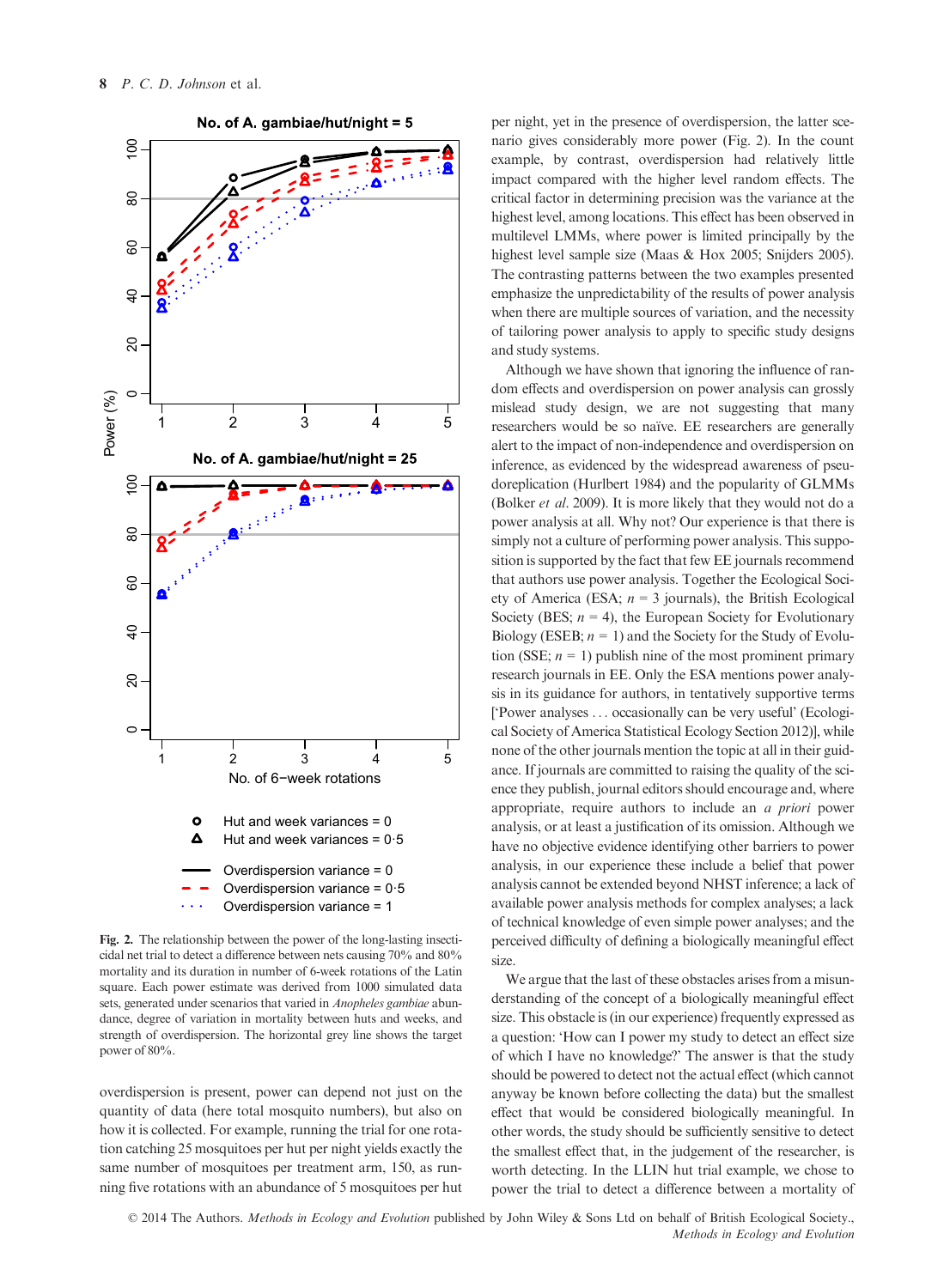80% with the experimental net and 70% with the control net. This choice implies that effect sizes that equate to experimental net mortalities in the range 80–100% are worth detecting, while those in the range 70–80% are not, because the study would be underpowered to detect them. Whichever combination of reasons explains the under-use of power analysis in EE, alleviation of this problem will require greater availability of methods and guidance on conducting power analysis for GLMMs such as those presented here, and greater recognition of the importance of power analysis in EE curricula.

Simulation-based power analysis for GLMMs has disadvantages. First, it is relatively slow. Secondly, while power analysis formulae can be rearranged to output any parameter, including sample size, sample size can only be an input when using simulations. It is therefore necessary to run simulations across a range of sample sizes in order to locate the one that gives the desired power, although an efficient algorithm to automate this procedure has been developed (Hooper 2013). Nevertheless, these disadvantages are easily outweighed by the much greater flexibility of simulation-based power analysis. Researchers should, however, resist the temptation to abuse this flexibility by overcomplicating power analysis. Most power analyses rest on strong assumptions with considerable inherent uncertainty whose impact is likely to dwarf the effect of fine adjustment to the simulation model. The simplifying assumptions made in both examples highlight an important distinction between retrospectively fitting a model to data and prospectively choosing a simulation model for power analysis. In the former, all available information is used to maximize the efficiency of the model, while in the latter, the absence of information and the practical necessity of limiting the number of scenarios to be explored necessitate simplification, while erring on the side of conservatism (i.e. we would rather underestimate than overestimate power).

In conclusion, power analysis should be much more widely used. Failing to include power analysis as a key element of study design misses an opportunity to increase the probability of a study being successful. However, power analysis is challenging for the dominant analysis framework – GLMMs – and hindered by lack of guidance and software. The guidance and methods presented here are intended to make power analysis for GLMMs more accessible to researchers and ultimately improve the standard of study design in ecology and evolution.

## Acknowledgements

We acknowledge funding from the European Union Seventh Framework Programme FP7 (2007–2013) under grant agreement no 265660 AvecNet. We thank Mirko Winkler and coauthors for providing the hut trial data, and David Elston, Robert Moss and Xavier Lambin for providing the tick burden data. We are grateful to two anonymous reviewers whose comments on earlier drafts greatly improved this article.

#### Data accessibility

The data sets used in this paper have been published previously (Elston et al. 2001; Winkler et al. 2012).

## References

- Barr, D.J., Levy, R., Scheepers, C. & Tily, H.J. (2013) Random effects structure for confirmatory hypothesis testing: keep it maximal. Journal of Memory and Language, 68, 255–278.
- Bates, D., Maechler, M., Bolker, B. & Walker, S. (2014). lme4: Linear mixed-effects models using Eigen and S4. R package version 1.1-7. Retrieved July 19, 2014, from http://cran.r-project.org/package=lme4
- Bliss, C.I. & Fisher, R.A. (1953) Fitting the negative binomial distribution to biological data. Biometrics, 9, 176–200.
- Bolker, B.M. (2008) Ecological Models and Data in R. Princeton University Press, Princeton & Oxford.
- Bolker, B.M., Brooks, M.E., Clark, C.J., Geange, S.W., Poulsen, J.R., Stevens, M.H.H. & White, J.-S.S. (2009) Generalized linear mixed models: a practical guide for ecology and evolution. Trends in Ecology and Evolution, 24, 127-135.
- Burnham, K. & Anderson, D. (2001) Kullback-Leibler information as a basis for strong inference in ecological studies. Wildlife Research, 28, 111–119.
- Crowder, M.J. (1978) Beta-binomial ANOVA for proportions. Journal of the Royal Statistical Society Series C (Applied Statistics), 27, 34–37.
- Cumming, G. (2013) Understanding The New Statistics: Effect Sizes, Confidence Intervals, and Meta-Analysis. Routledge, New York.
- Di Stefano, J. (2003) How much power is enough? Against the development of an arbitrary convention for statistical power calculations. Functional Ecology, 17, 707–709.
- Eberhardt, L. (1978) Appraising variability in population studies. The Journal of Wildlife Management, 42, 207–238.
- Ecological Society of America Statistical Ecology Section. (2012) Guidelines for Statistical Analysis and Data Presentation. Retrieved August 13, 2013, from http://esapubs.org/esapubs/statistics.htm
- Elston, D.A., Moss, R., Boulinier, T., Arrowsmith, C. & Lambin, X. (2001) Analysis of aggregation, a worked example: numbers of ticks on red grouse chicks. Parasitology, 122, 563-569.
- Faraway, J.J. (2005) Extending the Linear Model with R: Generalized Linear, Mixed Effects and Nonparametric Regression Models. Chapman & Hall/CRC, Boca Raton.
- Faul, F., Erdfelder, E., Lang, A.-G. & Buchner, A. (2007) G\*Power 3: a flexible statistical power analysis program for the social, behavioral, and biomedical sciences. Behavior Research Methods, 39, 175–191.
- Hooper, R. (2013) Versatile sample-size calculation using simulation. The Stata Journal, 13, 21–38.
- Hurlbert, S.H. (1984) Pseudoreplication and the design of ecological field experiments. Ecological Monographs, 54, 187–211.
- Ioannidis, J.P.A. (2005) Why most published research findings are false. PLoS Medicine, 2, e124.
- Jennions, M. & Møller, A. (2003) A survey of the statistical power of research in behavioral ecology and animal behavior. Behavioral Ecology, 14, 438–445.
- Lengeler, C. (2004) Insecticide-treated bed nets and curtains for preventing malaria. The Cochrane Database of Systematic Reviews, CD000363.
- Maas, C.J.M. & Hox, J.J. (2005) Sufficient sample sizes for multilevel modeling. Methodology, 1, 86–92.
- Malima, R.C., Magesa, S.M., Tungu, P.K., Mwingira, V., Magogo, F.S., Sudi, W. et al. (2008) An experimental hut evaluation of Olyset nets against anopheline mosquitoes after seven years use in Tanzanian villages. Malaria Journal, 7, 38.
- Martin, J.G.A., Nussey, D.H., Wilson, A.J. & Réale, D. (2011) Measuring individual differences in reaction norms in field and experimental studies: a power analysis of random regression models. Methods in Ecology and Evolution, 2, 362–374.
- Ngufor, C., Tchicaya, E., Koudou, B., N'Fale, S., Dabire, R., Johnson, P., Ranson, H. & Rowland, M. (2014) Combining organophosphate treated wall linings and long-lasting insecticidal nets for improved control of pyrethroid resistant Anopheles gambiae. PLoS ONE, 9, e83897.
- Nussey, D.H., Wilson, A.J. & Brommer, J.E. (2007) The evolutionary ecology of individual phenotypic plasticity in wild populations. Journal of Evolutionary Biology, 20, 831–844.
- O'Hara, R.B. & Kotze, D.J. (2010) Do not log-transform count data. Methods in Ecology and Evolution, 1, 118–122.
- R Core Team. (2014) R: A Language and Environment for Statistical Computing. R Foundation for Statistical Computing, Vienna, Austria. Retrieved April 10, 2014, from http://www.r-project.org/
- Roll Back Malaria Partnership. (2008) The Global Malaria Action Plan: For a malaria-free world. Geneva, Switzerland.
- Schielzeth, H. & Forstmeier, W. (2009) Conclusions beyond support: overconfident estimates in mixed models. Behavioral Ecology, 20, 416–420.